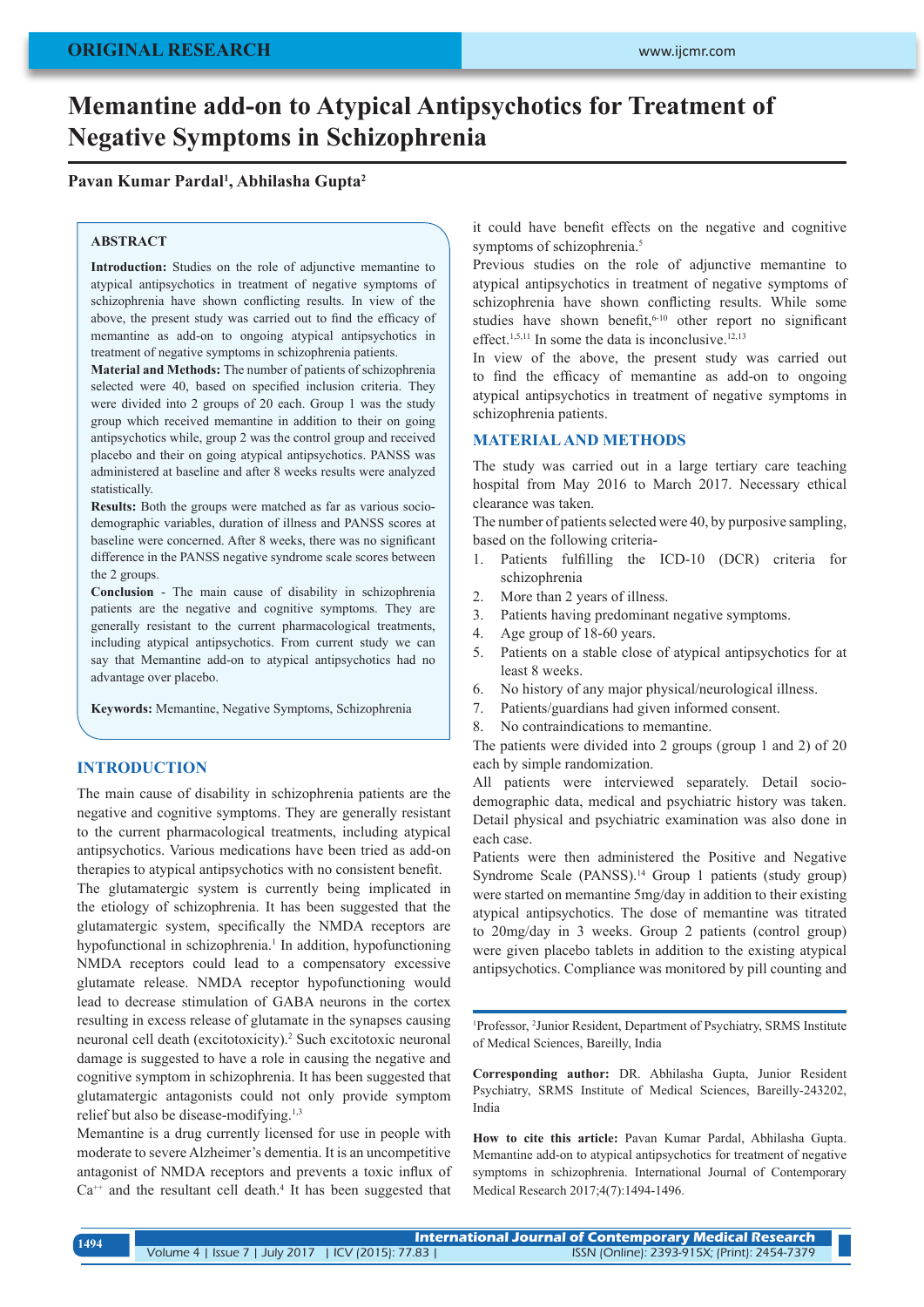patients/caregivers reports. PANSS was again administered in each patient after 8 weeks.

# **STATISTICAL ANALYSIS**

Statistical analysis was done with the help of Statistical Package for Social Sciences-16 (SPSS-16). In both the groups, socio-demographic and clinical variables (both continious and categorical) were summarized with the help of frequency, percentages, mean and standard deviation, as per the applicability. Comparison of socio-demographic variables across both the groups was done with Chi square or Student-t test, as applicable. The significance level was fixed at *P*<0.05.

# **RESULTS**

Tables 1 and 2 show that both the study group (Group 1) and control group (Group 2) were matched as for as the various socio-demographic variables, including duration of illness, was concerned.

Table 3 shows the various PANSS scores at base-line viz. PANSS positive syndrome scale (PANSS-P), negative syndrome scale (PANSS-N), general psychopathology scale (PANSS-G), and total score (PANSS-T). There was no statistically significant difference in the different scores between the 2 groups.

Table 4 shows the PANSS scores after 8 weeks. There was no significant difference in the negative syndrome scale scores (PANSS-N) between the 2 groups. However, patients receiving memantine (Group 1) showed statistically significant difference in the PANSS-P, PANSS-G and PANSS- T scores as compared to the patients receiving placebo (Group2).

It would be pertinent to mention that no patient in both the groups complained of any significant adverse effects warranting withdrawal from the study.

#### **DISCUSSION**

Schizophrenia is the most devastating of the mental illnesses. The discovery of typical antipsychotics in the 1950s revolutionized the treatment of schizophrenia. They brought the positive symptoms under control within a matter of days. However, they were not found to be very effective against the negative symptoms. Atypical antipsychotics, discovered subsequently,

| <b>Variables</b>  |              | Group 1        |               | Group 2        |               | $X^2$ | df | P        |
|-------------------|--------------|----------------|---------------|----------------|---------------|-------|----|----------|
|                   |              | $N=20$         |               | $N=20$         |               |       |    |          |
|                   |              | N              | $\frac{0}{0}$ | $\mathbf n$    | $\frac{0}{0}$ |       |    |          |
| Sex               | Male         | 17             | 85            | 19             | 95            | 1.111 |    | $0.605*$ |
|                   | Female       | 3              | 15            |                | 5             |       |    |          |
| Marital status    | Unmarried    | 5              | 25            | 8              | 40            | 1.026 |    | $0.501*$ |
|                   | Married      | 15             | 75            | 12             | 60            |       |    |          |
| Religion          | Hindu        | 15             | 75            | 17             | 85            | 0.625 |    | $0.695*$ |
|                   | Others       | 5              | 25            | 3              | 15            |       |    |          |
| Education         | Below matric | 8              | 40            | 11             | 55            | 0.401 |    | $0.527*$ |
|                   | Above matric | 12             | 60            | 9              | 45            |       |    |          |
| Occupation        | Employed     | 12             | 60            | 9              | 45            | 0.401 |    | $0.527*$ |
|                   | Unemployed   | 8              | 40            | 11             | 55            |       |    |          |
| Economic status   | Lower        | 19             | 95            | 19             | 95            | 0.000 |    | $1.000*$ |
|                   | Middle       |                | 5             |                | 5             |       |    |          |
| Domicile          | Rural        | 16             | 80            | 18             | 90            | 0.196 |    | $0.661*$ |
|                   | Urban        | $\overline{4}$ | 20            | $\overline{2}$ | 10            |       |    |          |
| * Not significant |              |                |               |                |               |       |    |          |

**Table-1:** Socio demographic characteristics of the 2 groups (categorical variables).

| <b>Variables</b>                                                                   | Group 1          | Group2          |       | df |          |
|------------------------------------------------------------------------------------|------------------|-----------------|-------|----|----------|
|                                                                                    | (Study group)    | (Controlgroup)  |       |    |          |
|                                                                                    | $Mean \pm SD$    | $Mean \pm SD$   |       |    |          |
|                                                                                    | $N=20$           | $N=20$          |       |    |          |
| Age (years)                                                                        | $32.75 \pm 7.31$ | $28.60\pm 6.8$  | 1.853 | 38 | $0.072*$ |
| Duration of illness (years)                                                        | $8.20 \pm 6.69$  | $6.50 \pm 5.30$ | 0.890 | 38 | $0.379*$ |
| *Not significant                                                                   |                  |                 |       |    |          |
| Table-2: Socio demographic characteristics of the 2 groups (continuous variables). |                  |                 |       |    |          |

|                                                               | Group 1 (Study<br>group)<br>$Mean \pm SD$<br>$N=20$ | Group 2 (Control-<br>group)<br>$Mean \pm SD$<br>$N=20$ |          | df | D        |  |
|---------------------------------------------------------------|-----------------------------------------------------|--------------------------------------------------------|----------|----|----------|--|
| PANSS-P                                                       | $13.20 \pm 4.20$                                    | $16.20 \pm 5.19$                                       | $-2.010$ | 38 | $0.052*$ |  |
| PANSS-N                                                       | $29.45 \pm 5.20$                                    | $29.90 \pm 4.16$                                       | $-0.302$ | 38 | $0.764*$ |  |
| PANSS-G                                                       | $43.05\pm 6.55$                                     | $46.65 \pm 5.86$                                       | $-1.831$ | 38 | $0.075*$ |  |
| PANSS-T                                                       | $85.20 \pm 10.93$                                   | $91.75 \pm 11.42$                                      | $-1.852$ | 38 | $0.072*$ |  |
| Not significant                                               |                                                     |                                                        |          |    |          |  |
| $\sim$ $\sim$ $\sim$ $\sim$ $\sim$ $\sim$ $\sim$<br>$-1$ $-1$ |                                                     |                                                        |          |    |          |  |

**Table-3:** PANSS scores at baseline.